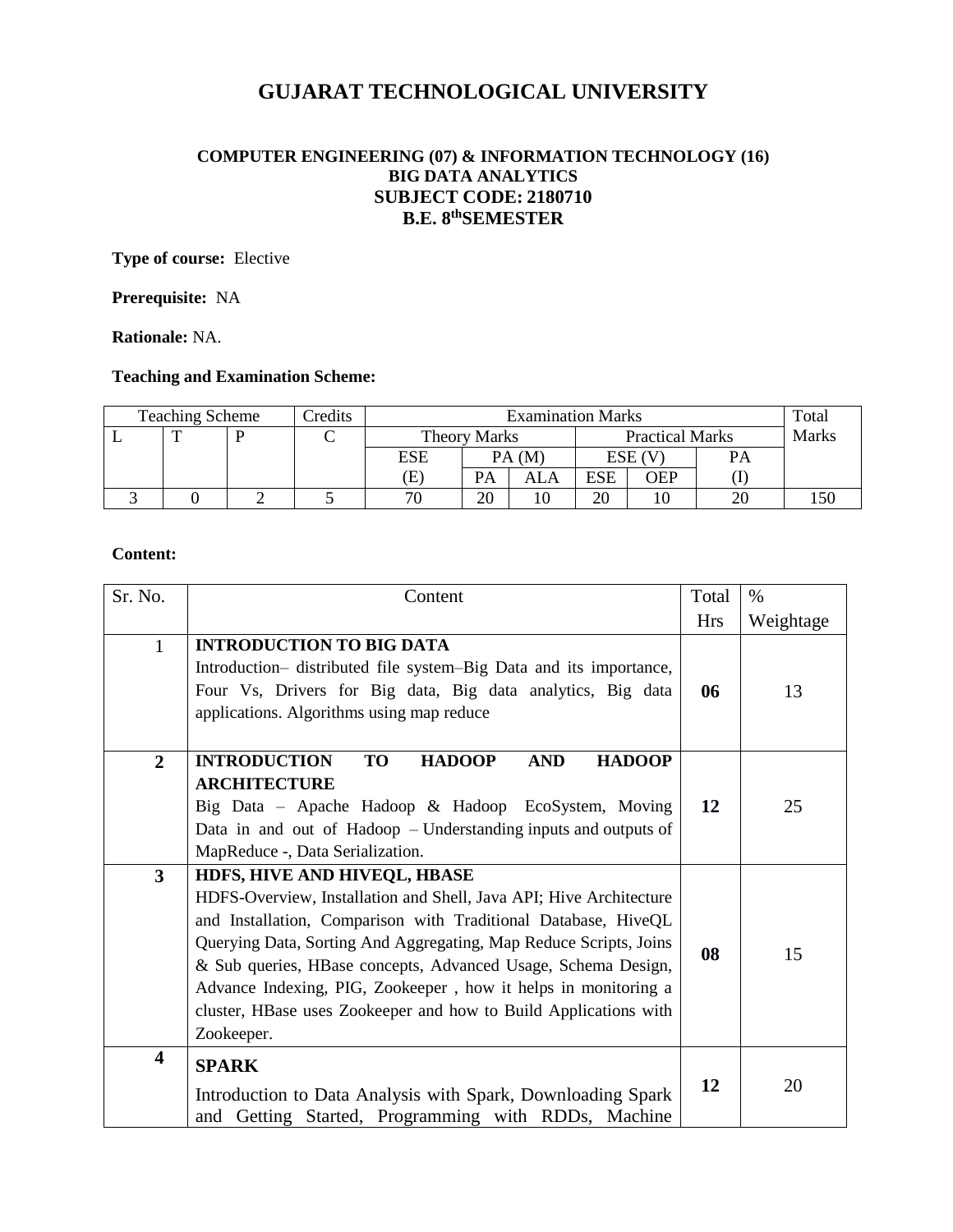|   | Learning with MLlib.                                                                                                                                                                                                                                                                                                      |    |    |
|---|---------------------------------------------------------------------------------------------------------------------------------------------------------------------------------------------------------------------------------------------------------------------------------------------------------------------------|----|----|
| 5 | <b>NoSQL</b><br>What is it?, Where It is Used Types of NoSQL databases, Why<br>NoSQL?, Advantages of NoSQL, Use of NoSQL in Industry,<br>SQL vs NoSQL, NewSQL                                                                                                                                                             | 05 | 12 |
| 6 | Data Base for the Modern Web<br>Introduction to MongoDB key features, Core Server tools,<br>MongoDB through the JavaScript's Shell, Creating and<br>Querying through Indexes, Document-Oriented, principles of<br>schema design, Constructing queries on Databases, collections<br>and Documents, MongoDB Query Language. | 08 | 15 |

#### **Suggested Specification table with Marks (Theory):**

| <b>Distribution of Theory Marks</b> |       |         |         |         |         |  |  |  |
|-------------------------------------|-------|---------|---------|---------|---------|--|--|--|
| R Level                             | Level | A Level | N Level | E Level | C Level |  |  |  |
|                                     | 20    | 25      | 28      | 16      |         |  |  |  |

**Legends: R: Remembrance; U: Understanding; A: Application, N: Analyze and E: Evaluate C: Create and above Levels (Revised Bloom's Taxonomy)**

Note: This specification table shall be treated as a general guideline for students and teachers. The actual distribution of marks in the question paper may vary slightly from above table.

#### **Reference Books:**

- 1. Boris lublinsky, Kevin t. Smith, AlexeyYakubovich, "Professional Hadoop Solutions", Wiley, ISBN: 9788126551071, 2015.
- 2. Chris Eaton,Dirk derooset al. , "Understanding Big data ", McGraw Hill, 2012.
- 3. BIG Data and Analytics , Sima Acharya, Subhashini Chhellappan, Willey
- 4. MongoDB in Action, Kyle Banker,Piter Bakkum , Shaun Verch, Dream tech Press
- 5. Tom White, "HADOOP: The definitive Guide", O Reilly 2012.
- 6. VigneshPrajapati, "Big Data Analyticswith R and Haoop", Packet Publishing 2013.
- 7. <http://www.bigdatauniversity.com/>
- 8. Learning Spark: Lightning-Fast Big Data Analysis Paperback by [Holden Karau](http://www.amazon.in/Holden-Karau/e/B00G4JS6IO/ref=dp_byline_cont_book_1)

#### **Course Outcome:**

Upon completion of this course, students will be able to do the following:

- Students will to build and maintain reliable, scalable, distributed systems with Apache Hadoop.
- Students will be able to write Map-Reduce based Applications